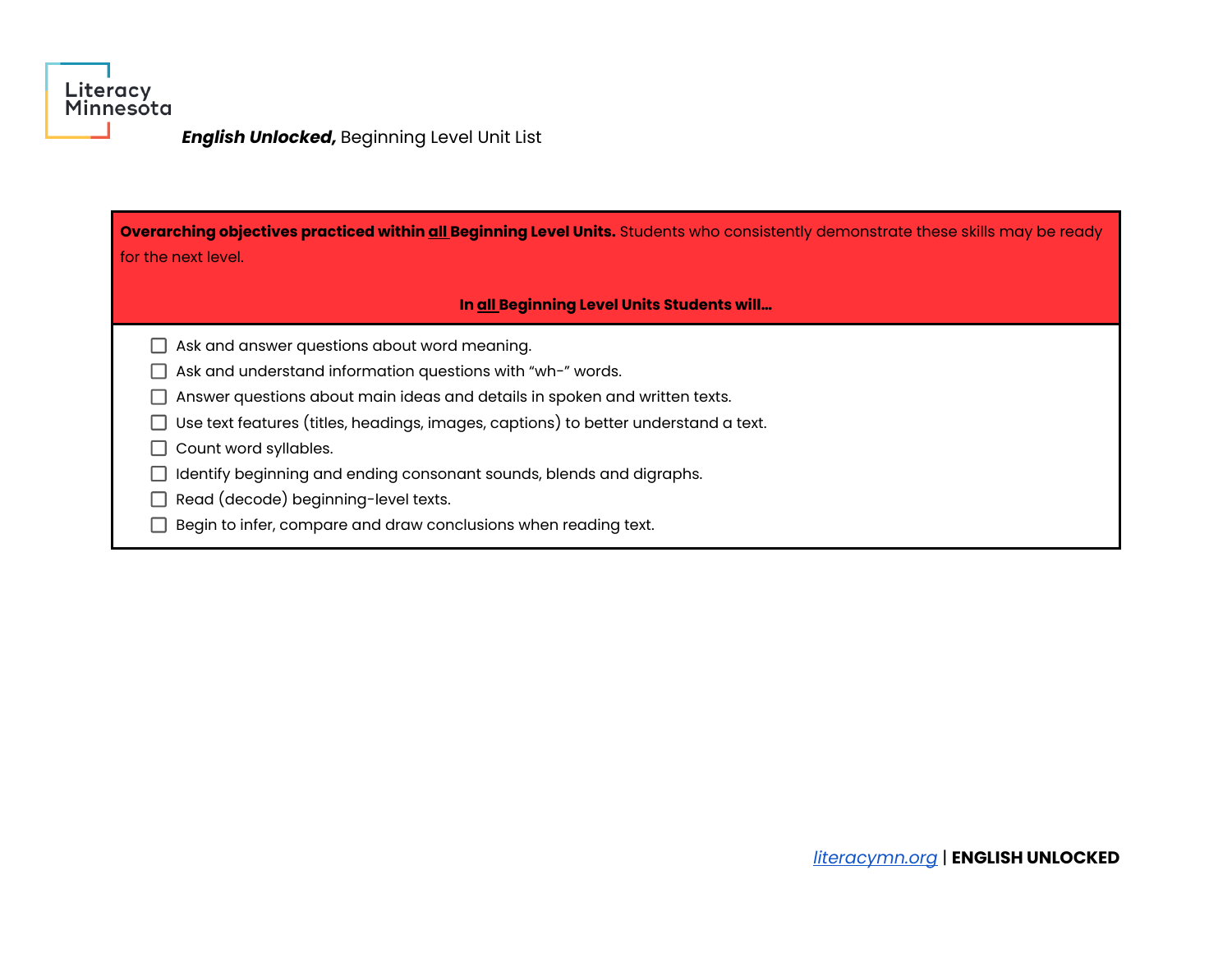| <b>Beginning Unit Title</b><br>Texts read throughout the<br>unit will focus on this topic. | <b>Unit Focus</b><br>Specific skills and objectives targeted in each unit beyond the core<br>overarching objectives listed above.                                                                                                                                                                                                                                                                                                                                                                                | <b>Vocabulary</b><br>Words appear in the order<br>introduced in the unit.                                               |
|--------------------------------------------------------------------------------------------|------------------------------------------------------------------------------------------------------------------------------------------------------------------------------------------------------------------------------------------------------------------------------------------------------------------------------------------------------------------------------------------------------------------------------------------------------------------------------------------------------------------|-------------------------------------------------------------------------------------------------------------------------|
| <b>Buying Supplies</b>                                                                     | Skill Focus: Read an inventory, interpret receipts, and describe a problem<br>with an order or delivery.<br>Can the learner ______ without help?<br>Describe a problem with a supply order or delivery<br>Read an inventory table and simple receipt<br>Read and write abbreviated dates<br>Ask and answer questions about items in stock<br>Engage in a brief unscripted dialogue about a problem with a<br>delivery                                                                                            | gloves, soap, paper towels, boxes,<br>napkins, supplies, clean, bottle,<br>box, bag, roll, enough, item, in<br>stock    |
| <b>Celebrations</b>                                                                        | Skill Focus: Share about holiday celebrations.<br>Can the learner without help?<br>Talk about holidays they and other classmates celebrate<br>Talk about what they do on holidays<br>Talk and write about months of the year<br>Read an invitation to find important information<br>Write about a holiday they celebrate<br>Tell and write about what someone does on a holiday<br>Ask and answer questions about holiday celebrations<br>Engage in a brief unscripted dialogue describing how they<br>celebrate | celebrate, clean up, cook, dance,<br>eat, elders, festival, give gifts, play<br>games, play music, pray, sing,<br>visit |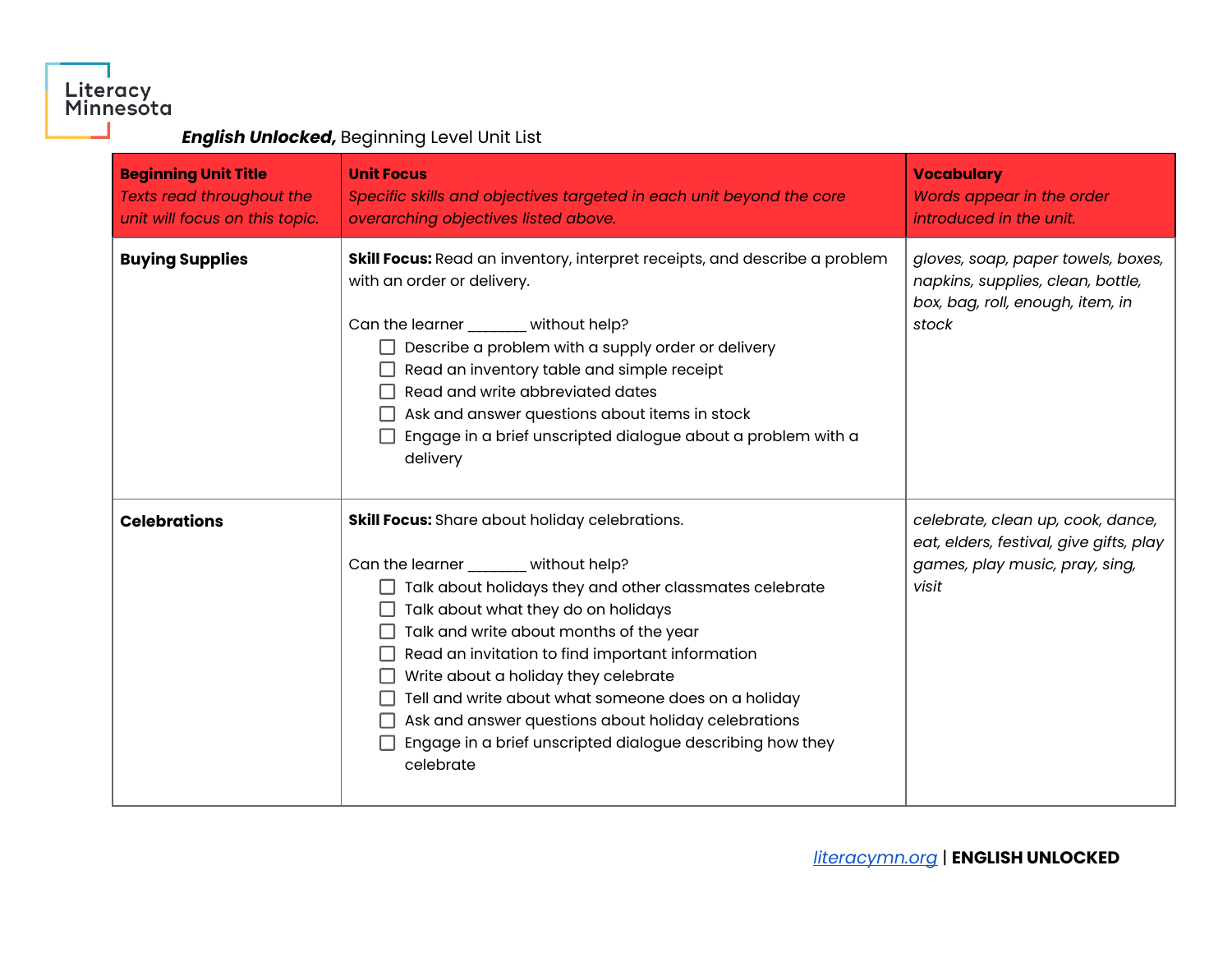| <b>Beginning Unit Title</b><br>Texts read throughout the<br>unit will focus on this topic. | <b>Unit Focus</b><br>Specific skills and objectives targeted in each unit beyond the core<br>overarching objectives listed above.                                                                                                                                                                                                                                                                                                                                   | <b>Vocabulary</b><br>Words appear in the order<br>introduced in the unit.                                                                                                                                                 |
|--------------------------------------------------------------------------------------------|---------------------------------------------------------------------------------------------------------------------------------------------------------------------------------------------------------------------------------------------------------------------------------------------------------------------------------------------------------------------------------------------------------------------------------------------------------------------|---------------------------------------------------------------------------------------------------------------------------------------------------------------------------------------------------------------------------|
| <b>Community Places</b>                                                                    | Skill Focus: Identify community organizations and their purpose and<br>functions. Ask for, give, follow or clarify directions to go to a place.<br>Can the learner ______ without help?<br>Clearly say and write their address<br>Answer questions about their address<br>Talk about what you can do at common community places<br>Give and ask for directions<br>Find community places on a simple map<br>Read store signs to answer questions about store hours   | apartment, street, city, state, zip<br>code, bank, school, grocery store,<br>daycare center, laundromat,<br>clinic, library, park, mechanic,<br>restaurant, hardware store, right,<br>left, straight, blocks, feet, miles |
| <b>Daily Activities</b>                                                                    | Skill Focus: Interpret schedules and communicate about daily activities.<br>Can the learner ______ without help?<br>Say and write days of the week and times<br>Spell daily activity words<br>Answer questions about times daily activities are done<br>Tell time to the hour and quarter hour<br>Tell about activities using always, usually, sometimes or never<br>Read a sign and work schedule to find important information<br>Write about everyday activities | wake up, eat, drive, start, finish,<br>sleep, watch TV, clean, cook, play,<br>always, usually, sometimes, never                                                                                                           |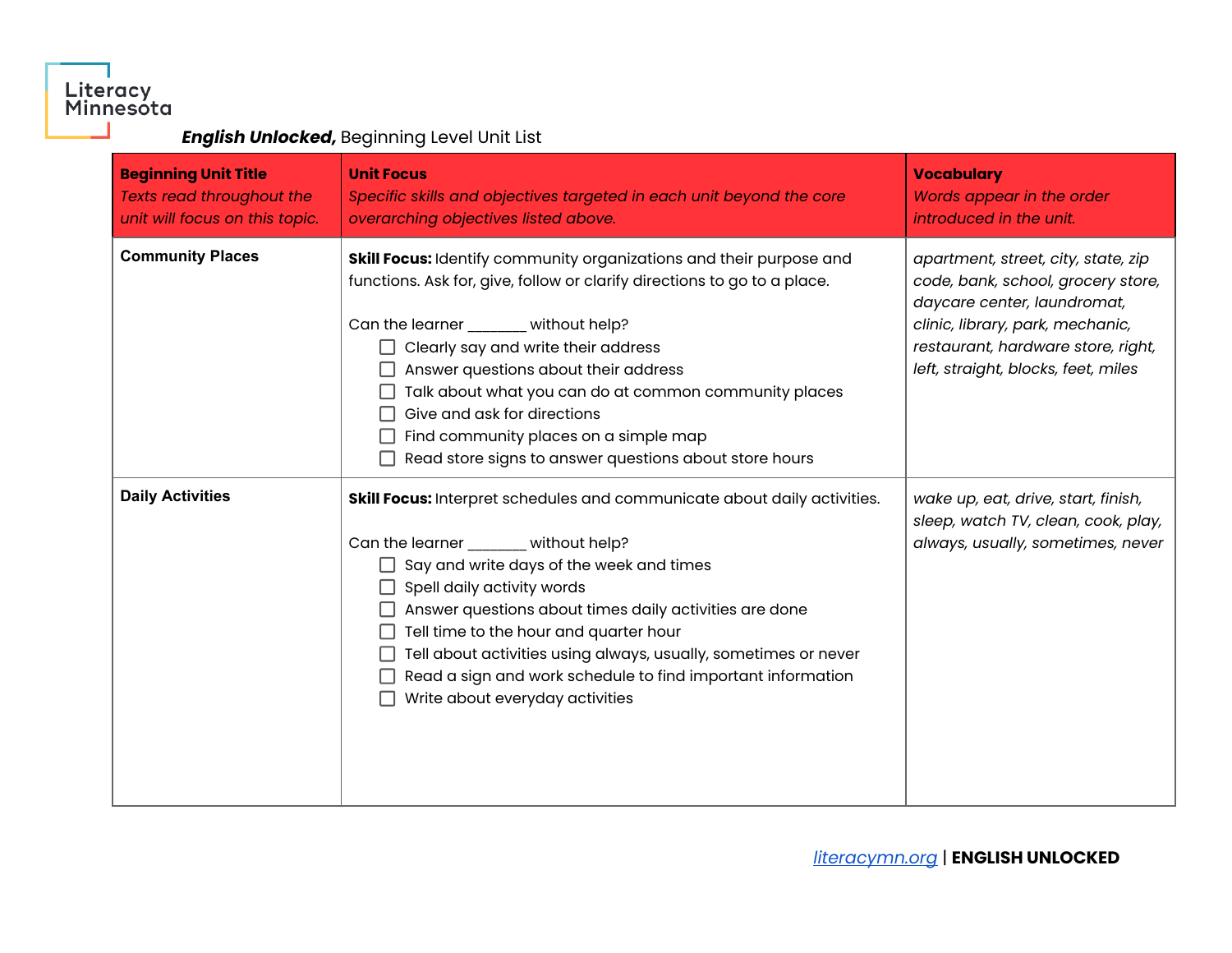| <b>Beginning Unit Title</b><br><b>Texts read throughout the</b><br>unit will focus on this topic. | <b>Unit Focus</b><br>Specific skills and objectives targeted in each unit beyond the core<br>overarching objectives listed above.                                                                                                                                                                                                                                                                                                                                                                                                                                                                  | <b>Vocabulary</b><br>Words appear in the order<br>introduced in the unit.                                                          |
|---------------------------------------------------------------------------------------------------|----------------------------------------------------------------------------------------------------------------------------------------------------------------------------------------------------------------------------------------------------------------------------------------------------------------------------------------------------------------------------------------------------------------------------------------------------------------------------------------------------------------------------------------------------------------------------------------------------|------------------------------------------------------------------------------------------------------------------------------------|
| <b>Health Problems</b>                                                                            | Skill Focus: Call school or work to report a health problem.<br>Can the learner ______ without help?<br>$\Box$ Name common parts of the body to describe pain<br>$\Box$ Say their full name and date of birth clearly enough to make a<br>doctor's appointment and leave a phone message<br>Say and write an intelligible description of health symptoms<br>(understandable but not perfect)<br>Answer questions to make and change a doctor's appointment<br>Read symptoms that require staying home from school and work                                                                         | head, eye, nose, mouth, ear,<br>throat, shoulder, chest, back,<br>stomach, arm, hand, fever, rash,<br>sore throat, diarrhea, cough |
| <b>Home Problems</b>                                                                              | Skill Focus: Call or write to a landlord about a housing problem.<br>Can the learner ______ without help?<br>Demonstrate understanding of the problems pictured on each of<br>the vocabulary flashcards<br>Describe the problem pictured on each flashcard using a<br>complete sentence<br>Write an intelligible description of each problem on the flashcards<br>(understandable but not perfect)<br>Say their name, address or apartment number and phone number<br>clearly enough to leave a phone message<br>Engage in a brief unscripted dialogue about a housing problem or<br>needed repair | heat, hot water, air conditioning,<br>smoke, alarm, toilet, mice,<br>cockroaches, bed bugs, broken,<br>leaking, stained, peeling   |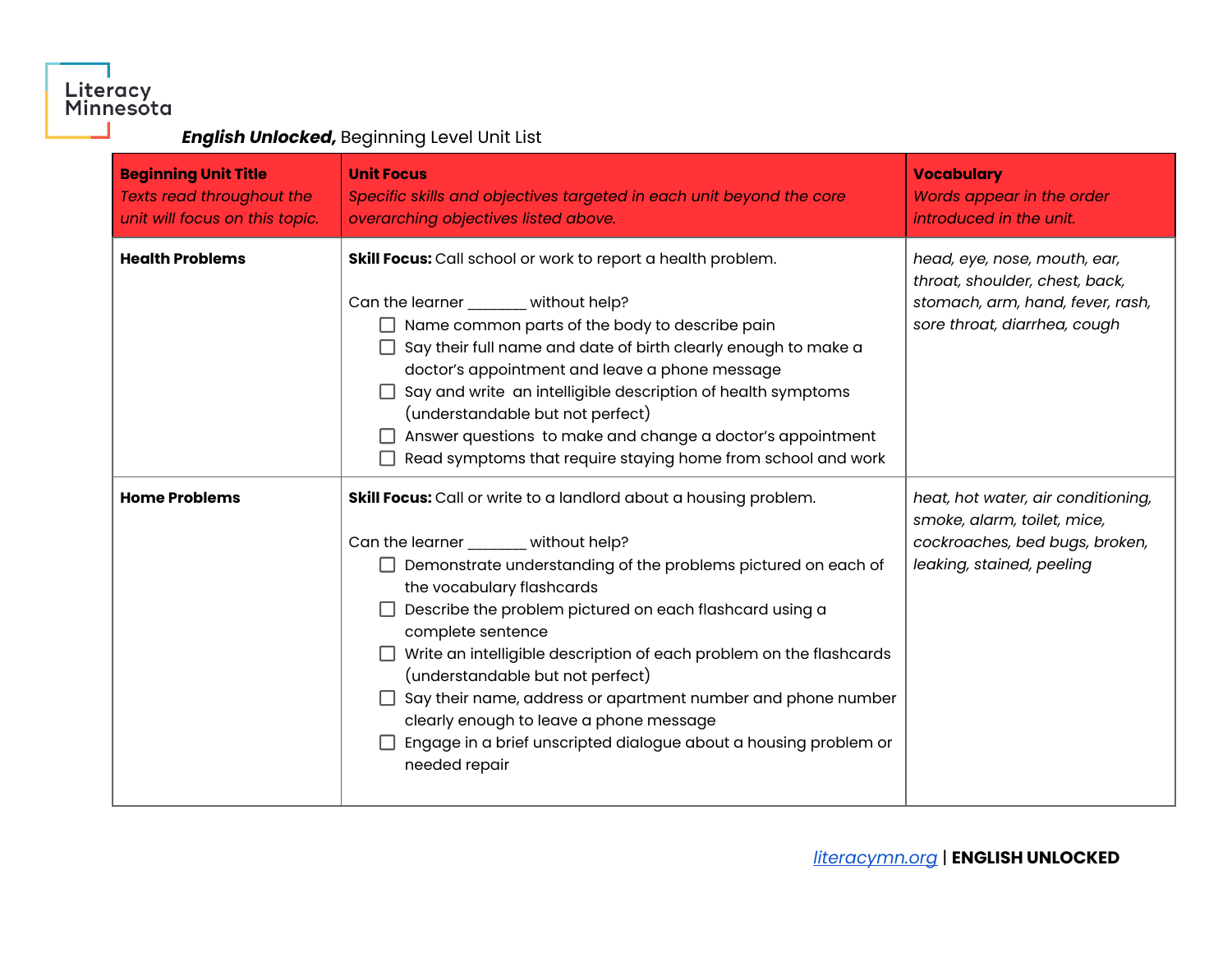| <b>Beginning Unit Title</b><br>Texts read throughout the<br>unit will focus on this topic. | <b>Unit Focus</b><br>Specific skills and objectives targeted in each unit beyond the core<br>overarching objectives listed above.                                                                                                                                                                                                                                                                                                                                                                                                                                                                                                                                                       | <b>Vocabulary</b><br>Words appear in the order<br>introduced in the unit.                                                                                   |
|--------------------------------------------------------------------------------------------|-----------------------------------------------------------------------------------------------------------------------------------------------------------------------------------------------------------------------------------------------------------------------------------------------------------------------------------------------------------------------------------------------------------------------------------------------------------------------------------------------------------------------------------------------------------------------------------------------------------------------------------------------------------------------------------------|-------------------------------------------------------------------------------------------------------------------------------------------------------------|
| <b>Making Plans with Friends</b>                                                           | Skill Focus: Call or talk to someone in order to make plans.<br>Can the learner ______ without help?<br>Talk about future plans using "going to"<br>Ask and answer questions about future plans<br>Write and ask questions about the weather<br>Ask and answer questions about the temperature<br>Invite someone to join in a future activity<br>Read and answer questions about a weather forecast<br>Engage in a brief unscripted dialogue to make plans for a future<br>activity depending on weather                                                                                                                                                                                | cloudy, cold, degrees, go fishing,<br>go for walk, go shopping, go to a<br>party, go visit a friend, hot, nice,<br>rain, snow, sunny, temperature,<br>windy |
| <b>Medicine Labels</b>                                                                     | Skill Focus: Read and ask questions about medicine labels in order to<br>understand the correct dosage.<br>Can the learner ______ without help?<br>Ask and answer questions with "how often" and "how many" to<br>demonstrate understanding of medicine directions<br>Find important information in a label to answer questions<br>Read a clock to tell time for each hour<br>Write number words to record prescription directions (once, twice,<br>three times, four times)<br>Say their full name and date of birth clearly to get prescriptions<br>filled at a pharmacy<br>Ask questions to clarify prescription directions<br>Listen for key information in prescription directions | directions, bottle, tablets,<br>pharmacy, pharmacist,<br>tablespoon, dose, capsule,<br>allergic, with food, as needed                                       |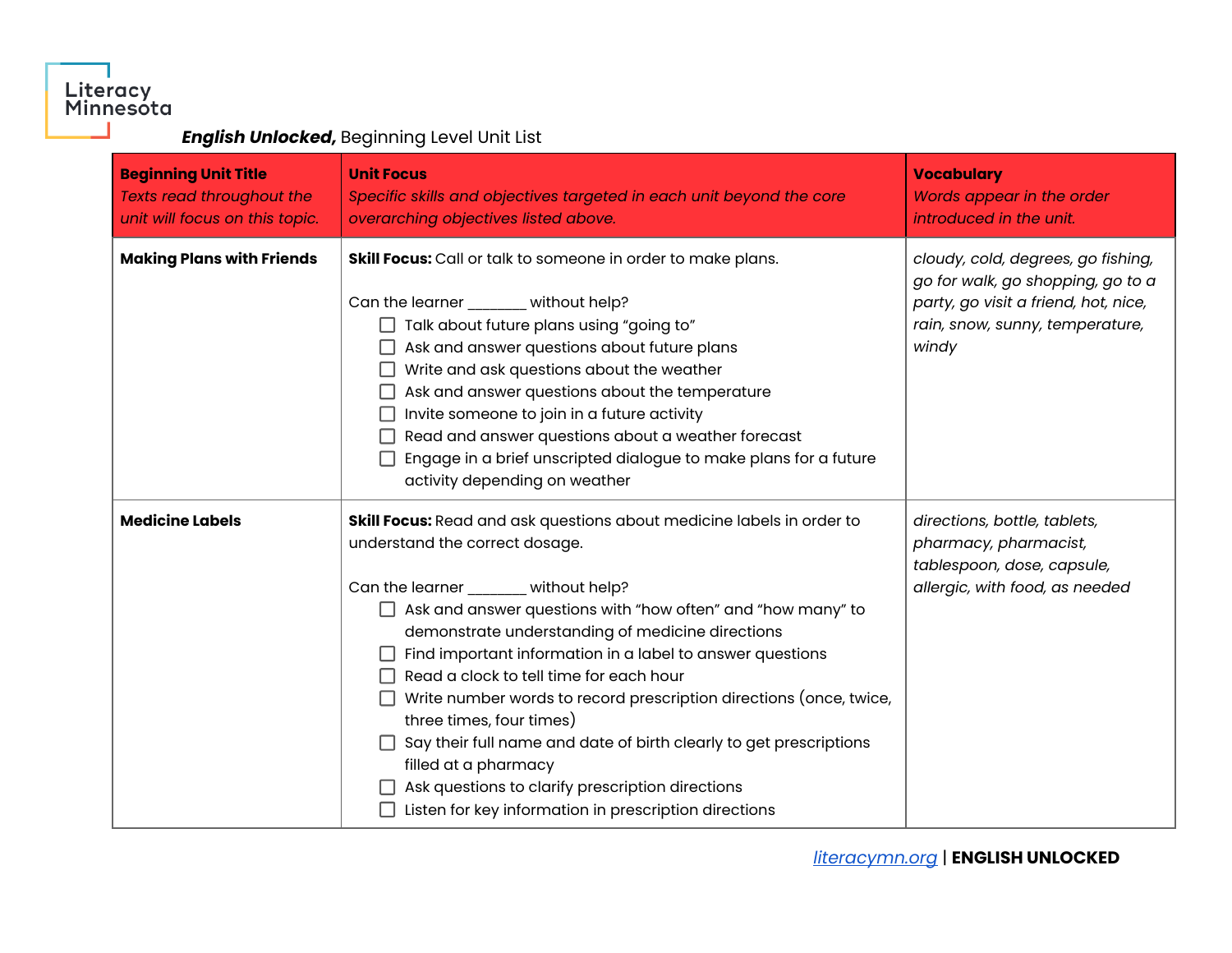| <b>Beginning Unit Title</b><br><b>Texts read throughout the</b><br>unit will focus on this topic. | <b>Unit Focus</b><br>Specific skills and objectives targeted in each unit beyond the core<br>overarching objectives listed above.                                                                                                                                                                                                                                                                                                                                                                                                                                                                                                                              | <b>Vocabulary</b><br>Words appear in the order<br>introduced in the unit.                                                                                                                                                           |
|---------------------------------------------------------------------------------------------------|----------------------------------------------------------------------------------------------------------------------------------------------------------------------------------------------------------------------------------------------------------------------------------------------------------------------------------------------------------------------------------------------------------------------------------------------------------------------------------------------------------------------------------------------------------------------------------------------------------------------------------------------------------------|-------------------------------------------------------------------------------------------------------------------------------------------------------------------------------------------------------------------------------------|
| <b>Our Classroom</b>                                                                              | Skill Focus: Ask questions about class expectations and write and talk<br>about goals for learning English.<br>Can the learner ______ without help?<br>$\Box$ Demonstrate understanding of the questions and statements<br>pictured on each of the vocabulary flashcards<br>Ask questions about class expectations using "can"<br>Write an intelligible description of their goals for learning English<br>(understandable but not perfect)<br>Write their name, phone number and their emergency contact's<br>name and phone number to complete a school registration form<br>Engage in a brief unscripted dialogue about their goals for<br>learning English | backpack, bag, classmate, clerk,<br>closer, coworker, doctor, early,<br>eraser, goal, late, neighbor,<br>notebook, pencil, schedule, snack,<br>teacher, text, vacation, water<br>bottle                                             |
| <b>Sharing Food</b>                                                                               | Skill Focus: Identify common food items, interpret basic recipes, converse<br>about personal food preferences and allergies, politely offer, accept, or<br>decline food.<br>Can the learner without help?<br>Tell and write about their food likes and dislikes<br>Offer food to someone and politely accept or decline offers<br>Read and interpret a simple recipe<br>$\mathsf{L}$<br>Read and interpret a simple school menu<br>Identify basic cooking measurements<br>Ask questions about food ingredients                                                                                                                                                 | apples, eggs, grapes, chips,<br>cheese, rice, chocolate, chop, fry,<br>bake, boil, drain, goat, plantains,<br>sandwiches, soup, beef, measure,<br>cup, 1/2 half, teaspoon,<br>tablespoon, allergic, peanut,<br>dairy, pork, alcohol |